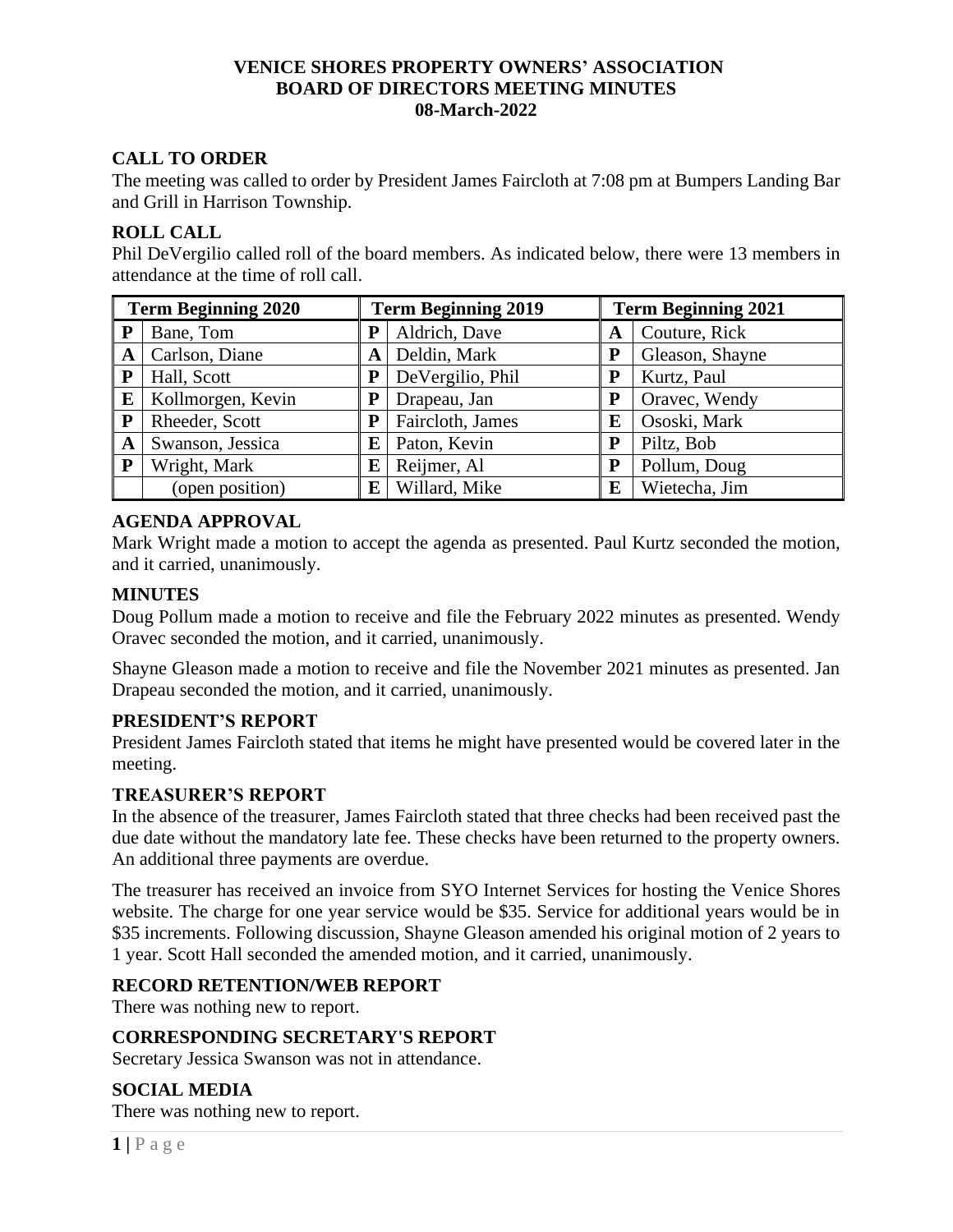### **VENICE SHORES PROPERTY OWNERS' ASSOCIATION BOARD OF DIRECTORS MEETING MINUTES 08-March-2022**

## **CANAL COMMITTEE**

Mark Wright reported that the 2022 weed control invoice has been paid.

### **MAINTENANCE COMMITTEE**

Doug Pollum reported that the outlet from one pump has frozen, and that the electrical line to one other pump has been disconnected.

Mark Wright reported that the pump at the Bayhaven entrance has been decommissioned for lack of a volunteer to monitor its operation. Tom Bane volunteered to find someone to monitor it.

Mark Deldin arrived at the meeting.

### **BUILDING COMMITTEE**

Mark Wright stated that there was nothing new to report.

### **DEED RESTRICTION REVIEW COMMITTEE**

Jan Drapeau stated that she had sent a letter to Michael Bommarito (Lot 001, 30835 Bayhaven) regarding Section 9 of the Deed Restrictions prohibiting anything from extending into the canals. In this case, Mr. Bommarito was seen adding dirt into Canal 5. Harrison Township and the Michigan DEQ have been advised of shoreline violations.

### **CIVIC AFFAIRS**

There was no report.

### **WELCOMING COMMITTEE**

Jan Drapeau had nothing to report at this time.

### **EVENTS COMMITTEE**

Chairperson Kevin Paton was not in attendance.

### **NOMINATING COMMITTEE**

Chairperson Jessica Swanson was not in attendance.

### **OLD BUSINESS**

All items are in the hands of the VSPOA attorney.

### **NEW BUSINESS**

Member Bryan Pollum asked to be recognized. Mr. Pollum stated that he had not received the original dues notice, and the second dues notice arrived after the deadline had passed. Mr. Pollum asked to have the late fee removed. Phil DeVergilio made a motion to remove the late fee from Mr. Pollum's dues payment. Shayne Gleason seconded the motion, and, following discussion, it carried, unanimously.

President James Faircloth addressed the status of the following non-board sponsored projects.

- Replacement of the culvert at the Bayhaven entrance by the County has been approved.
- The creation of a Special Assessment District to strip and repave Clairpointe, San Juan and Windmill has been approved by the township.
- Residents have approved a plan to scrape and replace the top surface of Gloca Mora at their expense.